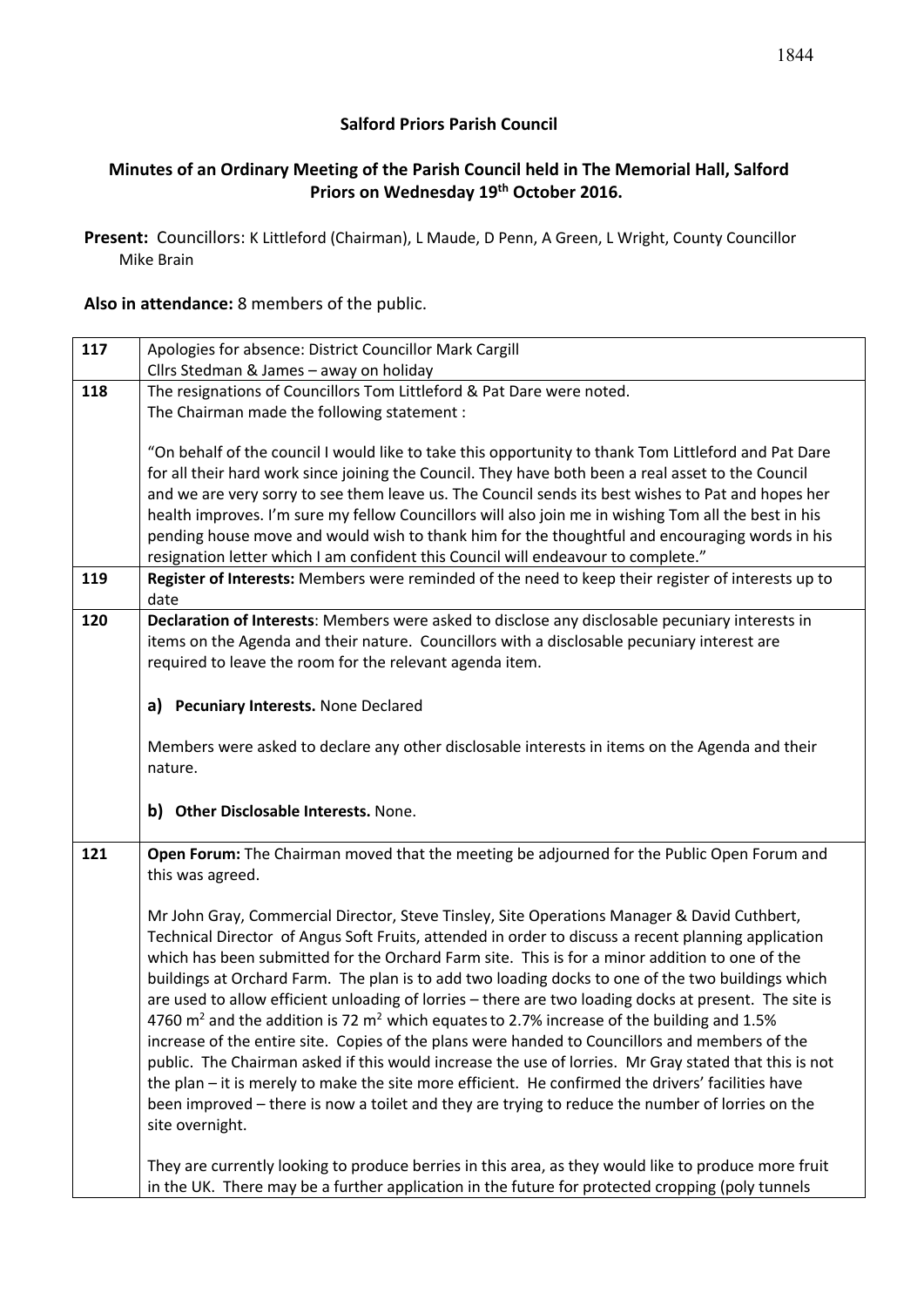with a steel structure, on which the plastic covering would only be on the structure for 4 or 5 months of the year).

The Chairman thanked them for their time.

### **Minerals Plan**

A resident raised the issue of the quarry. She was happy to note that The Chairman had attended the cabinet meeting with members of SPAGE. (Salford Priors Against Gravel Extraction) She raised a number of questions :

How can the Parish Council ensure it is fully informed on what is happening regarding the quarry? Is there something that can be done to ensure the Parish Council are kept informed? Is there a way that residents can be kept informed of what is happening regarding the quarry? Could the Parish Council clarify what strategy they will use in going forward – SPAGE understand that the Parish Council made a tactical decision not to fight it to date. Is the Parish Council going to wait for planning applications to be submitted? Can all Members confirm they have read the document that went to the Cabinet?

At the Cabinet meeting there was no real discussion regarding the consultation or the mineral plan – the whole of the debating time was taken up with questions to the Chair. SPAGE are of the understanding that they will not be able make radical changes when it goes to consultation. Is this something the Parish Council can pick up?

One resident is disappointed that since the submission there has been no pro-active involvement from the Parish Council. He requested a separate meeting be held to discuss these points.

#### **Hedge Cutting**

It was pointed out that the hedge cutting in School Rd has only been partly completed, and the grass verges are overgrown, restricting the width of the footway. County Councillor Mike Brain will look into this and see if it is Highways who are responsible for this. If not he will endeavor to find out who is responsible and write to them direct.

#### **Speeding**

Speeding issues in School Rd – this is being addressed. Some residents have been on a training course and School Rd and Station Rd have been identified as problem areas. Clerk has been requested to see if the local Police will carry out a speed check along the roads, although they have been present in Station Rd and it was found that 90% of speeding cars were residents. Clerk to discuss with Mark Cargill.

A resident has reported that 2 stone sets have become dislodged at Corner Cottage, School Rd which has been caused by lorries mounting the footpath. Clerk to send photos to County Councillor Mike Brain who will follow this up.

**a) Have your say.** No under 18s were present.

#### **b) County Council Member's Report –**

County Councillor Mike Brain reported :

- 1. The Community Grant Scheme has been extended to  $23<sup>rd</sup>$  October. He has had many applications and it may time some time to sort through them.
- 2. The Smart Start Community Grant is available until  $11<sup>th</sup>$  November. This is a grant which is available for organisations and groups who directly support 0-5 families, to run small local projects in Warwickshire.
- 3. He has received a report regarding dangerous dogs around the playing field in Salford Priors and has made the Dog warden aware.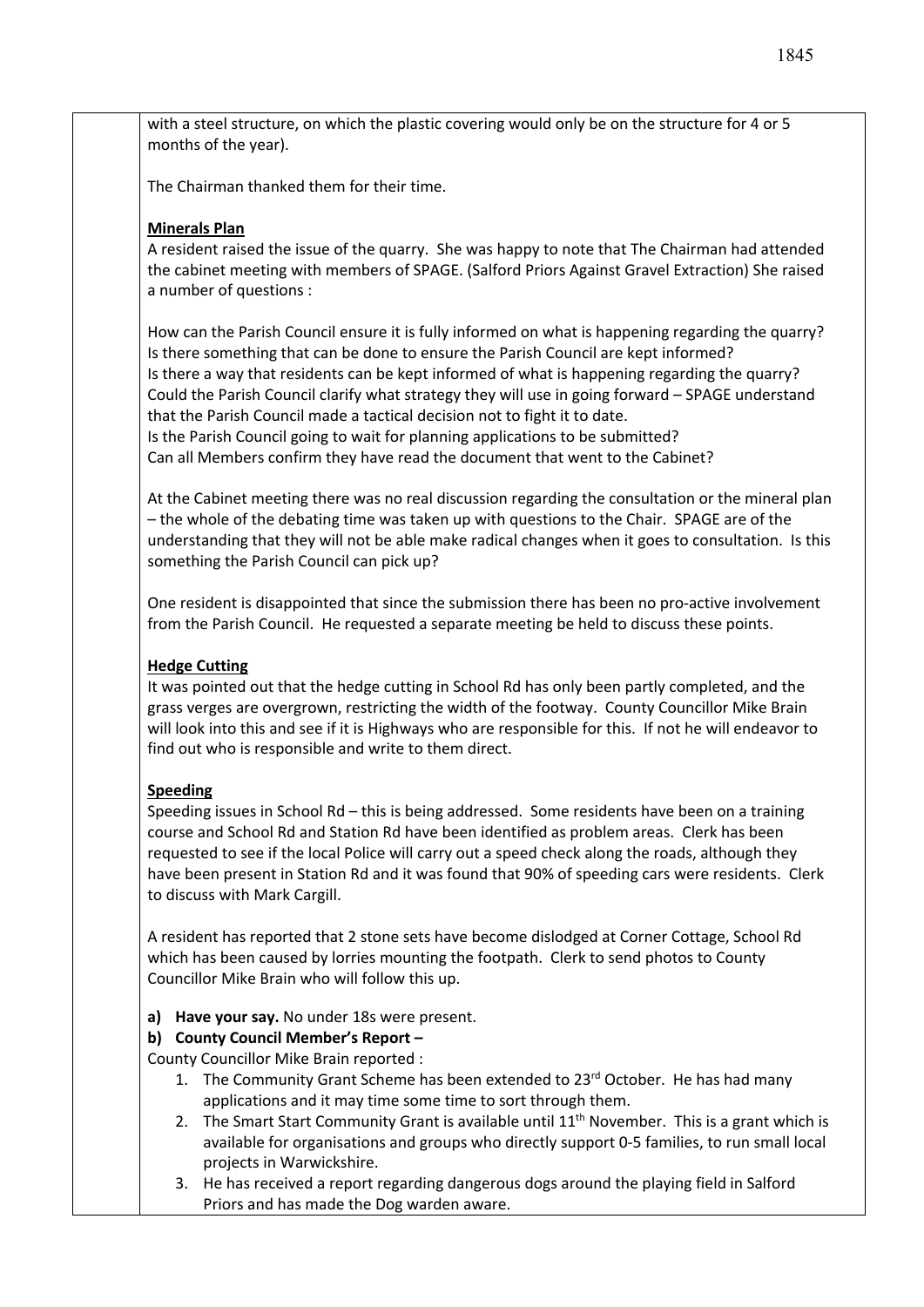|     | 4. The speeding issues along School Rd is a problem that is seen throughout all villages. He                                                                                                                      |  |  |  |  |
|-----|-------------------------------------------------------------------------------------------------------------------------------------------------------------------------------------------------------------------|--|--|--|--|
|     | stated that there is a problem with obtaining equipment and people being trained. More<br>volunteers are required.                                                                                                |  |  |  |  |
|     | 5. He has also received an email regarding dangerous dogs in the vicinity of the playing field.                                                                                                                   |  |  |  |  |
|     | This is being looked into.                                                                                                                                                                                        |  |  |  |  |
|     |                                                                                                                                                                                                                   |  |  |  |  |
|     | The Chairman closed the adjournment at 19.25 hrs.                                                                                                                                                                 |  |  |  |  |
| 122 | <b>Acceptance of Minutes:</b>                                                                                                                                                                                     |  |  |  |  |
|     | The Minutes of the Ordinary Parish Council Meeting held on Wednesday 21 <sup>st</sup> September 2016 at                                                                                                           |  |  |  |  |
|     | The Memorial Hall, Salford Priors were agreed by the Council to be a true record of the meeting and                                                                                                               |  |  |  |  |
|     | signed by the Chairman.                                                                                                                                                                                           |  |  |  |  |
| 123 | <b>Clerk's Progress Report:</b>                                                                                                                                                                                   |  |  |  |  |
|     | a) Salford House Care Home Wall - Clerk telephoned Building Control at Stratford District Council<br>and left a message which has not yet been returned. Clerk to monitor                                         |  |  |  |  |
|     | b) AL15 Kissing Gate installation - There are 2 pipes beneath the ground where the gate is to be                                                                                                                  |  |  |  |  |
|     | sited and as a result a different type of gate surround needs to be acquired. As this is a bigger                                                                                                                 |  |  |  |  |
|     | job than initially thought this has caused a further delay. Clerk to monitor                                                                                                                                      |  |  |  |  |
|     | Damaged Road Sign outside Hillers Farm - David Elliston (Localities Officer) has chased this<br>C)                                                                                                                |  |  |  |  |
|     | matter as it is now overdue. Clerk to monitor                                                                                                                                                                     |  |  |  |  |
|     | Road surface repairs Broom Lane/Road sweep Cock Bevington - Clerk has received an email to<br>d)                                                                                                                  |  |  |  |  |
|     | confirm the Cock Bevington sweep was carried out on 19 <sup>th</sup> October. Clerk to check                                                                                                                      |  |  |  |  |
|     | Speed sign cleaning - David Elliston (Localities Officer) has chased this matter as it is now<br>e)                                                                                                               |  |  |  |  |
|     | overdue. Clerk to monitor                                                                                                                                                                                         |  |  |  |  |
|     | Hedge overhang on School Rd - whilst most of these have now been cut back there is still one<br>f)                                                                                                                |  |  |  |  |
|     | hedge that is overgrown. This particular property has put in for planning permission to<br>remove the hedge and replace it with a wall. Clerk to write regarding the hedge again                                  |  |  |  |  |
|     | Update on insurance claim re streetlight - All quotes have now been received and forwarded<br>g)                                                                                                                  |  |  |  |  |
|     | to Zurich Insurance. Clerk to monitor                                                                                                                                                                             |  |  |  |  |
|     | h) Severn Trent Water sewerage update - Matt Idziak from Severn Trent Water has been in                                                                                                                           |  |  |  |  |
|     | contact with several residents individually over matters raised at the last public meeting. Clerk                                                                                                                 |  |  |  |  |
|     | to monitor                                                                                                                                                                                                        |  |  |  |  |
|     | Severn Trent Water Dunnington pumping station update - Clerk has been in contact with<br>i)                                                                                                                       |  |  |  |  |
|     | Sarah Greenhalgh (Solution Manager Waste) from Severn Trent Water who has informed that                                                                                                                           |  |  |  |  |
|     | the risks at Dunnington have been escalated within the business however Severn Trent                                                                                                                              |  |  |  |  |
|     | Water's position remains unchanged and the plan is to continue with tankering in the medium<br>term. She appreciated that this won't be welcome news and will contact the Clerk should the                        |  |  |  |  |
|     | position change. She is aware that the Operational Teams have been undertaking some flow                                                                                                                          |  |  |  |  |
|     | surveys to see if there is anything that can be done to reduce tankering levels and minimise                                                                                                                      |  |  |  |  |
|     | the impact to customers. Clerk to chase on a regular basis                                                                                                                                                        |  |  |  |  |
|     | Clerk computer back up plan - Clerk discussed back up plans and the email address. Cllr<br>j)                                                                                                                     |  |  |  |  |
|     | Maude confirmed the email address is able to be accessed from any computer. Clerk                                                                                                                                 |  |  |  |  |
|     | suggested using Google Drive and Cllr Maude requested that she be in contact with WALC to                                                                                                                         |  |  |  |  |
|     | see if there is a protocol to follow. Cllr Wright proposed that a new laptop is bought as a back                                                                                                                  |  |  |  |  |
|     | up, Cllr Maude seconded this. Clerk to obtain quotes, budget £500 - liaise with Cllr Maude.                                                                                                                       |  |  |  |  |
|     | Dog fouling signs - these have now been received and placed at the top of School Avenue, and<br>k)                                                                                                                |  |  |  |  |
|     | by the school. Noted and Closed                                                                                                                                                                                   |  |  |  |  |
|     | A resident has queried the lack of streetlighting in Perkins Close/Ridsdale Close. This will be<br>$\vert$<br>discussed at the next Streetlight working group on Wednesday 26 <sup>th</sup> October at 7pm in the |  |  |  |  |
|     | Parish Office.                                                                                                                                                                                                    |  |  |  |  |
| 123 | <b>Planning Matters: Applications Considered:</b>                                                                                                                                                                 |  |  |  |  |
|     | 16/03249/TREE - T1 : European Larch : Proposed to remove at Berryfield, Evesham Road, Salford<br>a)                                                                                                               |  |  |  |  |
|     | Priors, WR11 8UU by Mr Anthony Greatrex. Mr Greatrex requested that Members consider that                                                                                                                         |  |  |  |  |
|     | the tree is less than 2 meters from the wall of the house and is lifting the block paving to the side                                                                                                             |  |  |  |  |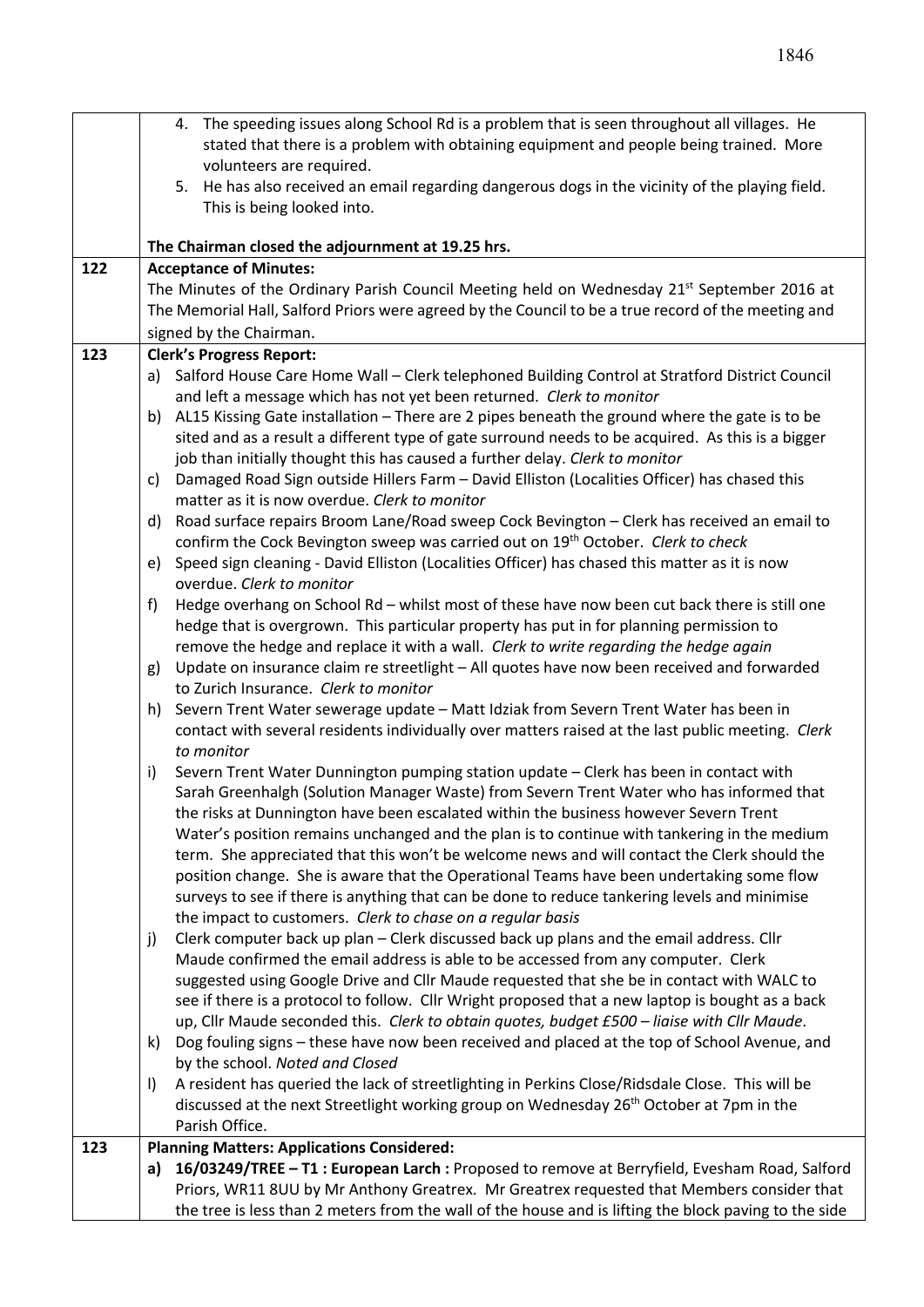|                                                                                                 | of the house which was laid only 3 years ago and is creating a trip hazard. He also stated that he<br>is more than happy for any Member to visit the property to look at the damage the root system is |                                                                                                              |  |  |  |  |
|-------------------------------------------------------------------------------------------------|--------------------------------------------------------------------------------------------------------------------------------------------------------------------------------------------------------|--------------------------------------------------------------------------------------------------------------|--|--|--|--|
|                                                                                                 | causing. The Council has no objection to the application.                                                                                                                                              |                                                                                                              |  |  |  |  |
|                                                                                                 | b)                                                                                                                                                                                                     | 16/03139/FUL: Proposed erection of 2m high boundary wall at The Bungalow, School Rd, Salford                 |  |  |  |  |
|                                                                                                 |                                                                                                                                                                                                        | Priors, Evesham, WR11 8XD by Mr William Cox. Objection by Council. Clerk to submit the                       |  |  |  |  |
|                                                                                                 |                                                                                                                                                                                                        | comments "not in keeping with the street scene" by 1 November.                                               |  |  |  |  |
|                                                                                                 |                                                                                                                                                                                                        | c) 16/03119/LBC : Proposed windows to upper level of hayloft at Church House, Station Rd, Salford            |  |  |  |  |
|                                                                                                 |                                                                                                                                                                                                        | Priors by Mr & Mrs Burns. The Council has no objection to the application                                    |  |  |  |  |
|                                                                                                 |                                                                                                                                                                                                        | <b>Planning Applications Noted:</b>                                                                          |  |  |  |  |
|                                                                                                 | d) 16/02361/FUL - Two storey extension and garage at front of The Garage, Salford Rd, Rushford,                                                                                                        |                                                                                                              |  |  |  |  |
|                                                                                                 |                                                                                                                                                                                                        | WR11 8SL by Mr Simon Upstone. This application has now been withdrawn.                                       |  |  |  |  |
|                                                                                                 |                                                                                                                                                                                                        | <b>Planning Decisions Noted:</b>                                                                             |  |  |  |  |
|                                                                                                 |                                                                                                                                                                                                        | e) 16/01763/FUL - Proposed erection of detached garage at Lodge, Pitchill, Evesham, WR11 8SN by              |  |  |  |  |
|                                                                                                 |                                                                                                                                                                                                        | Mr Alan Morrison. Permission granted subject to conditions.                                                  |  |  |  |  |
|                                                                                                 | f)                                                                                                                                                                                                     | 16/02317/FUL - Proposed change of use of land from disused railway line to site compound                     |  |  |  |  |
|                                                                                                 |                                                                                                                                                                                                        | associated with caravan site (Sui Generis) and erection of storage shed at Willow Park, Station              |  |  |  |  |
|                                                                                                 |                                                                                                                                                                                                        | Road, Salford Priors, WR11 8UP by Broadway Park Homes Ltd. Permission granted subject to                     |  |  |  |  |
|                                                                                                 |                                                                                                                                                                                                        | conditions.                                                                                                  |  |  |  |  |
|                                                                                                 | g)                                                                                                                                                                                                     | Ragley Quarry Amendment to Restoration Works x 2 Applications granted (committee reports                     |  |  |  |  |
|                                                                                                 |                                                                                                                                                                                                        | sent via email 4.10.16)                                                                                      |  |  |  |  |
|                                                                                                 |                                                                                                                                                                                                        | h) A letter was noted which was received by a Councillor from a resident regarding a future planning         |  |  |  |  |
|                                                                                                 |                                                                                                                                                                                                        | matter. These plans have not currently have been submitted and it was suggested she contact                  |  |  |  |  |
|                                                                                                 | Councillor Mark Cargill.                                                                                                                                                                               |                                                                                                              |  |  |  |  |
| 125                                                                                             |                                                                                                                                                                                                        | <b>Playing Field:</b>                                                                                        |  |  |  |  |
|                                                                                                 | a)                                                                                                                                                                                                     | The monthly inspection for September was carried out with no issues.                                         |  |  |  |  |
|                                                                                                 | b)                                                                                                                                                                                                     | Mr Batacanin has been too busy to replace the fence posts to date.                                           |  |  |  |  |
|                                                                                                 | c)                                                                                                                                                                                                     | As requested by Members at the previous Parish Council meeting, the Clerk has been in                        |  |  |  |  |
|                                                                                                 |                                                                                                                                                                                                        | contact with a number of Companies regarding obtaining quotes for the treatment of the                       |  |  |  |  |
|                                                                                                 |                                                                                                                                                                                                        | playing field sward maintenance. Unfortunately there has been no interest. Cllr Wright                       |  |  |  |  |
|                                                                                                 |                                                                                                                                                                                                        | proposed the quote from Limebridge be accepted. This was seconded by Cllr Maude, Clerk to                    |  |  |  |  |
|                                                                                                 |                                                                                                                                                                                                        | action the works                                                                                             |  |  |  |  |
|                                                                                                 |                                                                                                                                                                                                        | d) Working group meeting to be arranged to discuss the tendering process for the MUGA. Clerk<br>to organise. |  |  |  |  |
| 126                                                                                             |                                                                                                                                                                                                        | <b>Highways:</b>                                                                                             |  |  |  |  |
|                                                                                                 |                                                                                                                                                                                                        | a) Mr Hunt (the Lengthsman) was given the job of cutting back the brambles from the Sandfields               |  |  |  |  |
|                                                                                                 |                                                                                                                                                                                                        | hedge along School Rd to Ban Brook Rd. This has been completed.                                              |  |  |  |  |
| It was decided that should anything come up that is urgent then Clerk to contact Mr Hunt.<br>b) |                                                                                                                                                                                                        |                                                                                                              |  |  |  |  |
| 127                                                                                             |                                                                                                                                                                                                        | <b>Community:</b>                                                                                            |  |  |  |  |
|                                                                                                 | a)                                                                                                                                                                                                     | The Chairman's report on the Ban Brook streetlight replacement.                                              |  |  |  |  |
|                                                                                                 |                                                                                                                                                                                                        | "I met twice with Mr Greg Bruner at his home regarding the Street Light installation outside his             |  |  |  |  |
|                                                                                                 |                                                                                                                                                                                                        | home. Mr Bruner was courteous on both occasions and was just as eager as the Council was to                  |  |  |  |  |
|                                                                                                 |                                                                                                                                                                                                        | resolve the situation. I agreed that the Clerk would write a letter of apology to him for the                |  |  |  |  |
|                                                                                                 |                                                                                                                                                                                                        | Council's handling of the situation, which in hindsight, was not fully thought through and not               |  |  |  |  |
|                                                                                                 |                                                                                                                                                                                                        | in the best interest of community relations. In return he agreed to ensure his vehicle was not               |  |  |  |  |
|                                                                                                 |                                                                                                                                                                                                        | in the way of the lighting contractors when they return on the 27 <sup>th</sup> October.                     |  |  |  |  |
|                                                                                                 |                                                                                                                                                                                                        | During our conversation it was suggested that in future maybe the Council should keep                        |  |  |  |  |
|                                                                                                 |                                                                                                                                                                                                        | residents informed of any work being carried out close to their properties. The taking of                    |  |  |  |  |
|                                                                                                 | photographs of resident's property without the owner's permission was also discussed and                                                                                                               |                                                                                                              |  |  |  |  |
|                                                                                                 | this was thought to be an invasion of an individual's privacy. The Council does need to be                                                                                                             |                                                                                                              |  |  |  |  |
|                                                                                                 |                                                                                                                                                                                                        | mindful of taking and storing of personal information without the individuals consent and this               |  |  |  |  |
|                                                                                                 |                                                                                                                                                                                                        | would include photographs.                                                                                   |  |  |  |  |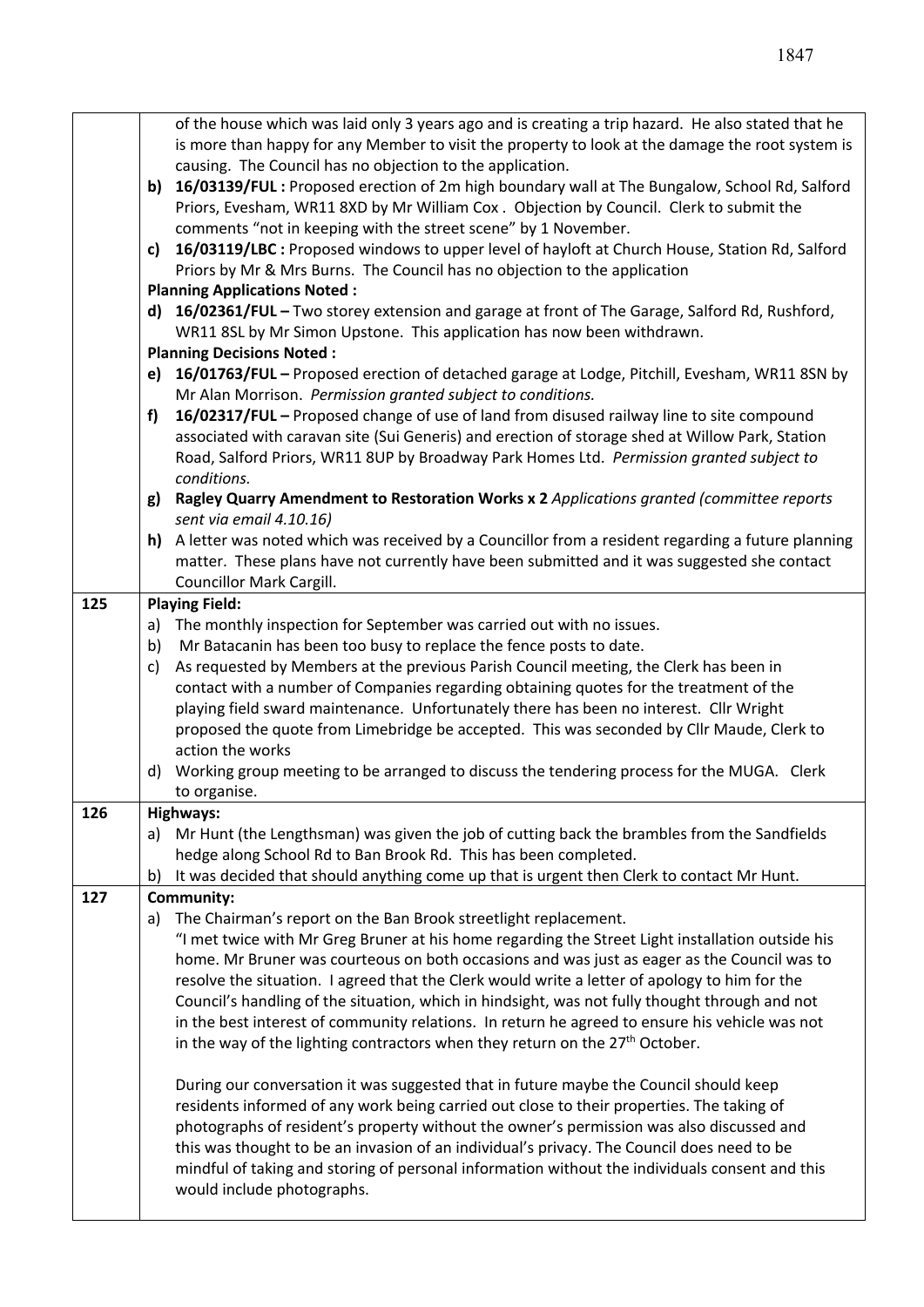As a Council we should not leave ourselves open to any criticisms and should overall be acting in the best interest of the residents of this Parish"

A discussion was had regarding where the onus of informing the resident lies. Cllr Green suggested that perhaps residents could be advised on which streetlights will be replaced next by the Clerk but that the contractors should make arrangements with the residents. It was decided that when the next selection of streetlights are replaced that the Clerk request on the Purchase Order that the contractor informs the residents of the date the works will take place.

b) The Chairman reported on the WCC Cabinet meeting that took place on  $6<sup>th</sup>$  October "I attended this meeting along with around 40 residents from the parish. Four residents and Councillor Mark Cargill were each given 3 minutes to make the case for Site 7 to be removed from the plan. All the speakers spoke well with well-founded reasons for this site to be removed.

The Cabinet Members themselves did not really debate the publication or the issues raised by speakers but spent the time asking for clarity on the subsequent process. In the end the cabinet voted in favour of its publication once they had gained reassurance that there would be an opportunity to review it further and make substantial changes if necessary.

One Councillor actually said we have a duty to quarry, if we take a site out we will need to find one to replace it. In other words let's save time and energy and leave it as it is regardless of what is right.

The plan will go out to a further 6 week consultation with the Submission of the plan in July 2017 and examination in public set for October 2017.

The SPAGE group believe that the WCC Councillors were misled at the meeting and that they will not be able to take sites out during the next stage, any substantial changes will mean it needs to be started again.

At the Parish Council Meeting in March 2016 minute 282 refers: costings for various assessments were obtained.

Transport Assessment at three locations on School Road / Tothall lane. Circa £5000 plus VAT Noise Assessment. Circa £2000 plus VAT.

Environmental Impact Assessment. An Environmental Impact Assessment is capable of examining, interacting and balancing a wide range of environmental issues. It's only by "scoping out" the irrelevant environmental issues that the EIA becomes manageable and viable as a planning document that carries weight. The type of issues to be "scoped in" the resultant Environmental Statement are: i. Planning policy ii. Air quality and vibration iii. Ecology iv. Landscape and visual impact v. Socio-economics 1784 vi. Agricultural land classification vii. Hydrology and flood risk viii. Archaeology and cultural heritage ix. Lighting

The Transport Assessment and Noise Assessment can be commissioned as "stand alone" documents or just as chapters in an Environmental Statement or both. An EIA involving gravel extraction will cost in the region of £40,000 plus VAT

Recommended consultants:

Ramboll UK Ltd - large environmental multi-disciplinary practice. M-EC, Ibstock LE67 6HP - Highways and Noise David Tucker Associates - Transport Resound Acoustics"

Cllr Wright is concerned at the timing of any objections, he stated that it would be beneficial to leave it for the time being as objections will carry more weight if Warwickshire County Council are not aware what the objections are, in order to countermand them. Cllr Green proposed that quotes are obtained for November's meeting to be in a position to be able to discuss this, especially as the experienced Councillors who have experience of fighting mineral plans will be back for the November meeting. Cllr K Littleford confirmed that none of the Councillors are in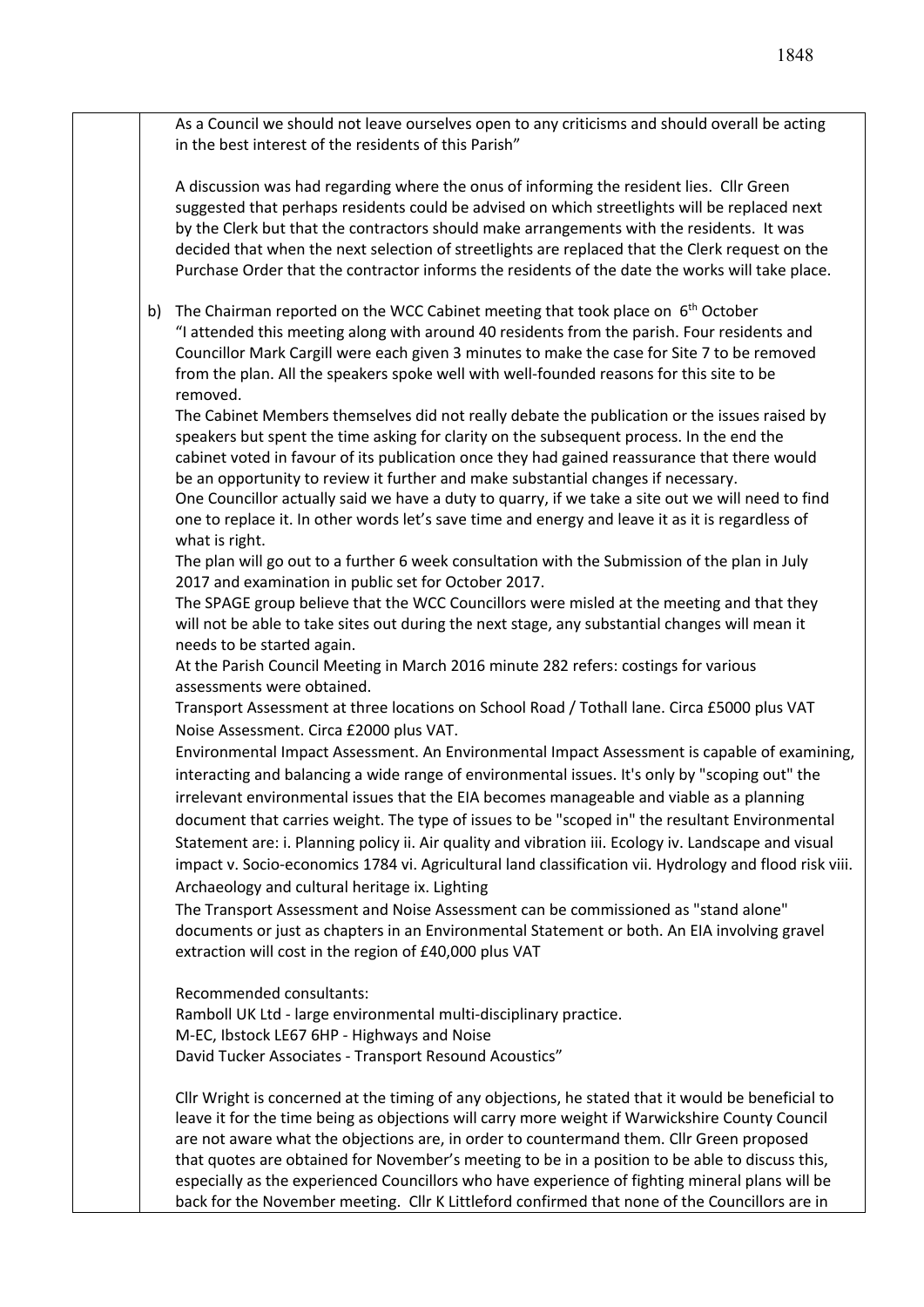|     | favour of the quarry going ahead and maybe the Parish Council should start to look to be more                                                                                                       |  |  |  |  |
|-----|-----------------------------------------------------------------------------------------------------------------------------------------------------------------------------------------------------|--|--|--|--|
|     | pro-active. Cllr Wright stated that a very good argument is required and it is best left until the                                                                                                  |  |  |  |  |
|     | planning application is submitted. Cllr Maude proposed forming a working group for mineral                                                                                                          |  |  |  |  |
|     | extraction at the next meeting. This was approved.                                                                                                                                                  |  |  |  |  |
|     | Cllr Maude stated that it is very difficult to put something on the Salford Priors website - it is                                                                                                  |  |  |  |  |
|     | on the Warwickshire County Council website and there seems little point in duplicating this                                                                                                         |  |  |  |  |
|     | and the possibility of information being out of date.                                                                                                                                               |  |  |  |  |
|     |                                                                                                                                                                                                     |  |  |  |  |
|     | The Chairman reported on the Christmas Tree light switch on - Saturday 26 <sup>th</sup> November 2016.<br>c)                                                                                        |  |  |  |  |
|     | Unfortunately, The Chairman is unavailable this year due to a prior commitment to help with                                                                                                         |  |  |  |  |
|     | this event.                                                                                                                                                                                         |  |  |  |  |
|     | Councillor Kim James, Mr Tony Greatrex and Mr and Mrs Saville are available that date.                                                                                                              |  |  |  |  |
|     | No new volunteers have come forward to help this year and it really does need extra people to                                                                                                       |  |  |  |  |
|     | ensure the event runs smoothly. Last year's attendance and donations were down from the                                                                                                             |  |  |  |  |
|     | previous year which may have been due to the weather.                                                                                                                                               |  |  |  |  |
|     | The Chairman recently spoke to Cllr James about this event and agreed with his thoughts that                                                                                                        |  |  |  |  |
|     | this year we switch the lights on without any event and wait to see if there is a reaction from                                                                                                     |  |  |  |  |
|     | the parishioners. Perhaps then more people might be willing to join a committee to organise                                                                                                         |  |  |  |  |
|     | it.                                                                                                                                                                                                 |  |  |  |  |
|     | At the June meeting it was agreed to continue with a Christmas tree for a further 3 years and<br>to use the existing contractor for this period as well. It was also agreed to purchase some lights |  |  |  |  |
|     | to go round the church tower if the church was agreeable at a cost of £100 approx. This has                                                                                                         |  |  |  |  |
|     | not been done as yet."                                                                                                                                                                              |  |  |  |  |
|     |                                                                                                                                                                                                     |  |  |  |  |
|     | Clerk to contact PCC to see if they would be happy to have lights fitted around the tower. The                                                                                                      |  |  |  |  |
|     | Parish Council will fund the cost of the lights and obtain a quote for fitting them on the tower.                                                                                                   |  |  |  |  |
|     | Clerk to contact Cllr James regarding what is required for the switching on of the Christmas                                                                                                        |  |  |  |  |
|     | lights and switching off of the streetlight.                                                                                                                                                        |  |  |  |  |
|     |                                                                                                                                                                                                     |  |  |  |  |
|     | d) Postcode Marking Equipment - it was decided to set a date in the future for this to take place,                                                                                                  |  |  |  |  |
|     | perhaps alongside another event.                                                                                                                                                                    |  |  |  |  |
|     | Owing to the two resignations mentioned before The Chairman is the only member left in the<br>e)                                                                                                    |  |  |  |  |
|     | Communications working group. Cllr Green is concerned that a welcome pack needs to be put                                                                                                           |  |  |  |  |
|     | together for the new home owners moving into the village. Cllr Green, Cllr Maude to come on<br>the group. Clerk to arrange a meeting.                                                               |  |  |  |  |
| 128 | <b>Rights of Way:</b>                                                                                                                                                                               |  |  |  |  |
|     | a) Cllr Penn had nothing to report.                                                                                                                                                                 |  |  |  |  |
|     | b) Cllr Green stated that the AL17a footpath has been restored completely to a very high                                                                                                            |  |  |  |  |
|     | standard.                                                                                                                                                                                           |  |  |  |  |
|     | Clerk to make enquiries of Bovis regarding the AL17 footpath diversion to find out what their<br>C)                                                                                                 |  |  |  |  |
|     | intentions are regarding the footpath when the development is completed. Clerk to contact                                                                                                           |  |  |  |  |
|     | Dean Fox, Site Manager to ascertain.                                                                                                                                                                |  |  |  |  |
| 129 | The following matters were raised by Council Members:<br><b>Matters raised by Councillors:</b>                                                                                                      |  |  |  |  |
|     | a) A letter has been received from Mr Eric Mitchell who organises the poppy wreaths for                                                                                                             |  |  |  |  |
|     | Remembrance Sunday. The wreath has been ordered for a donation of £18.50. Last year an                                                                                                              |  |  |  |  |
|     | additional donation was given of £200. This year Cllr Wright proposed £250 is donated, Cllr                                                                                                         |  |  |  |  |
|     | Green seconded. Clerk to arrange.                                                                                                                                                                   |  |  |  |  |
|     | The litter bin is damaged by the bus stop at the end of School Rd. Clerk to contact Stratford<br>b)                                                                                                 |  |  |  |  |
|     | District Council to arrange repair.                                                                                                                                                                 |  |  |  |  |
| 130 | Consideration of Correspondence Received: (Yellow papers)                                                                                                                                           |  |  |  |  |
|     | a) A letter has been received from the Salford Priors Memorial Hall Management Committee                                                                                                            |  |  |  |  |

regarding a war memorial proposal – it has been suggested to remove the lime tree which has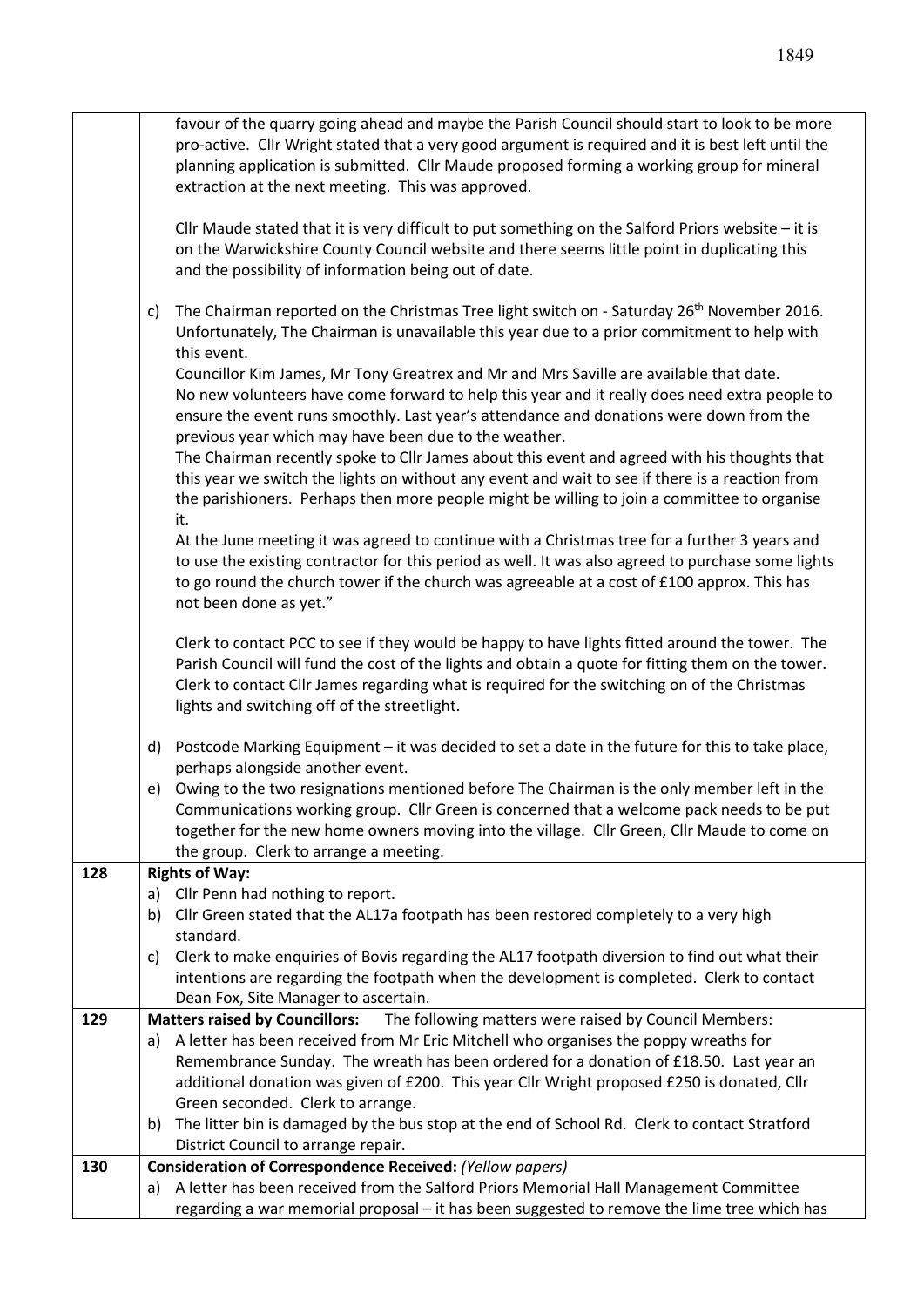|     | now grown too big and use the area to install a war memorial. Cllr Penn suggested contacting<br>the people who donated the tree before cutting it down. Cllr Green suggested looking into the<br>106 monies. Cllr Maude agreed. It was decided to place the allocation of the 106 monies on<br>to the November agenda.<br>b) Salford Priors Fete Committee have requested the use of the playing field on Saturday 24 <sup>th</sup><br>June and have also asked whether the Parish Council's insurance can be used. The Clerk has<br>been in contact with Zurich Insurance who state that the Fete Committee will have to provide<br>their own insurance to cover all activities and a full risk assessment must be provided to the<br>Parish Council. Proof must also be provided prior to the event going ahead that insurance has<br>been obtained. A Risk Assessment must also be undertaken by the Parish Council to ensure<br>the field is acceptable for use before and after the event. |  |  |  |  |
|-----|-------------------------------------------------------------------------------------------------------------------------------------------------------------------------------------------------------------------------------------------------------------------------------------------------------------------------------------------------------------------------------------------------------------------------------------------------------------------------------------------------------------------------------------------------------------------------------------------------------------------------------------------------------------------------------------------------------------------------------------------------------------------------------------------------------------------------------------------------------------------------------------------------------------------------------------------------------------------------------------------------|--|--|--|--|
|     | Members confirmed they are happy for the use of the playing field.                                                                                                                                                                                                                                                                                                                                                                                                                                                                                                                                                                                                                                                                                                                                                                                                                                                                                                                              |  |  |  |  |
| 131 | <b>Correspondence To Note:</b>                                                                                                                                                                                                                                                                                                                                                                                                                                                                                                                                                                                                                                                                                                                                                                                                                                                                                                                                                                  |  |  |  |  |
| 132 | a) Thank you letter from Salford Priors Youth Club<br><b>Finance:</b>                                                                                                                                                                                                                                                                                                                                                                                                                                                                                                                                                                                                                                                                                                                                                                                                                                                                                                                           |  |  |  |  |
|     | General:                                                                                                                                                                                                                                                                                                                                                                                                                                                                                                                                                                                                                                                                                                                                                                                                                                                                                                                                                                                        |  |  |  |  |
|     | a) Audit Report Year Ended 31 March 2016. The Clerk reported Grant Thornton (External                                                                                                                                                                                                                                                                                                                                                                                                                                                                                                                                                                                                                                                                                                                                                                                                                                                                                                           |  |  |  |  |
|     | Auditor) observations on the Audit Report Year ended 31 March 2016. Regarding financial                                                                                                                                                                                                                                                                                                                                                                                                                                                                                                                                                                                                                                                                                                                                                                                                                                                                                                         |  |  |  |  |
|     | management and records, there were no observations, however there were observations on                                                                                                                                                                                                                                                                                                                                                                                                                                                                                                                                                                                                                                                                                                                                                                                                                                                                                                          |  |  |  |  |
|     | the following:                                                                                                                                                                                                                                                                                                                                                                                                                                                                                                                                                                                                                                                                                                                                                                                                                                                                                                                                                                                  |  |  |  |  |
|     | 1. Accounting statements - the figure of £79,963 was recorded incorrectly as an                                                                                                                                                                                                                                                                                                                                                                                                                                                                                                                                                                                                                                                                                                                                                                                                                                                                                                                 |  |  |  |  |
|     | unpresented cheque of £56 had not been taken into account. The figure should have                                                                                                                                                                                                                                                                                                                                                                                                                                                                                                                                                                                                                                                                                                                                                                                                                                                                                                               |  |  |  |  |
|     | read £79,907. It was noted that the Council should restate the 2016 figures on next                                                                                                                                                                                                                                                                                                                                                                                                                                                                                                                                                                                                                                                                                                                                                                                                                                                                                                             |  |  |  |  |
|     | year's Annual Return and write "restated" beneath the £ sign on the 2016 column.                                                                                                                                                                                                                                                                                                                                                                                                                                                                                                                                                                                                                                                                                                                                                                                                                                                                                                                |  |  |  |  |
|     | 2. Bank Transfer - There is no need to include any transfers between the Council's own                                                                                                                                                                                                                                                                                                                                                                                                                                                                                                                                                                                                                                                                                                                                                                                                                                                                                                          |  |  |  |  |
|     | accounts within receipts and payments.                                                                                                                                                                                                                                                                                                                                                                                                                                                                                                                                                                                                                                                                                                                                                                                                                                                                                                                                                          |  |  |  |  |
|     | 3. HMRC Query - the Council have been informed that Grant Thornton should be kept                                                                                                                                                                                                                                                                                                                                                                                                                                                                                                                                                                                                                                                                                                                                                                                                                                                                                                               |  |  |  |  |
|     | informed of the progress of the query and ensure any appropriate action is taken<br>when the situation is resolved.                                                                                                                                                                                                                                                                                                                                                                                                                                                                                                                                                                                                                                                                                                                                                                                                                                                                             |  |  |  |  |
|     | 4. Total Borrowings in Box 10 should read "nil"                                                                                                                                                                                                                                                                                                                                                                                                                                                                                                                                                                                                                                                                                                                                                                                                                                                                                                                                                 |  |  |  |  |
|     | Consideration of the second quarterly account balances, budgets and bank reconciliation and<br>b)                                                                                                                                                                                                                                                                                                                                                                                                                                                                                                                                                                                                                                                                                                                                                                                                                                                                                               |  |  |  |  |
|     | balances. Acceptance of these documents was proposed by Cllr L Maude, seconded by Cllr A<br>Green and agreed by all Councillors.                                                                                                                                                                                                                                                                                                                                                                                                                                                                                                                                                                                                                                                                                                                                                                                                                                                                |  |  |  |  |
|     | The Clerk initially was requesting that membership of the Society of Local Council Clerks be<br>C)                                                                                                                                                                                                                                                                                                                                                                                                                                                                                                                                                                                                                                                                                                                                                                                                                                                                                              |  |  |  |  |
|     | bought at the annual fee of £141 however has since been offered 6 months free membership.                                                                                                                                                                                                                                                                                                                                                                                                                                                                                                                                                                                                                                                                                                                                                                                                                                                                                                       |  |  |  |  |
|     | The Clerk confirmed the pension arrangements had all been set up and payments will take place<br>d)                                                                                                                                                                                                                                                                                                                                                                                                                                                                                                                                                                                                                                                                                                                                                                                                                                                                                             |  |  |  |  |
|     | with effect from November, the first payment being £6.94. The Declaration of Compliance has                                                                                                                                                                                                                                                                                                                                                                                                                                                                                                                                                                                                                                                                                                                                                                                                                                                                                                     |  |  |  |  |
|     | been commenced.                                                                                                                                                                                                                                                                                                                                                                                                                                                                                                                                                                                                                                                                                                                                                                                                                                                                                                                                                                                 |  |  |  |  |
|     | Clerk has received a letter from HMRC confirming that PAYE account has now been adjusted to<br>e)                                                                                                                                                                                                                                                                                                                                                                                                                                                                                                                                                                                                                                                                                                                                                                                                                                                                                               |  |  |  |  |
|     | clear any charges with no further action required.                                                                                                                                                                                                                                                                                                                                                                                                                                                                                                                                                                                                                                                                                                                                                                                                                                                                                                                                              |  |  |  |  |
|     | Cllr Wright proposed, Cllr Maude seconded to accept Peter Long's slightly increased charges.<br>f)                                                                                                                                                                                                                                                                                                                                                                                                                                                                                                                                                                                                                                                                                                                                                                                                                                                                                              |  |  |  |  |
|     | Payments                                                                                                                                                                                                                                                                                                                                                                                                                                                                                                                                                                                                                                                                                                                                                                                                                                                                                                                                                                                        |  |  |  |  |
|     | The council gave consideration and approval of the payments listed in Appendix A.<br>g)                                                                                                                                                                                                                                                                                                                                                                                                                                                                                                                                                                                                                                                                                                                                                                                                                                                                                                         |  |  |  |  |
|     | Proposed by Cllr L Wright, seconded by Cllr Green and agreed by all Councillors.<br>h)                                                                                                                                                                                                                                                                                                                                                                                                                                                                                                                                                                                                                                                                                                                                                                                                                                                                                                          |  |  |  |  |
|     | It was agreed that Cllrs Maude and Wright would sign cheques for payments listed in Appendix<br>i)<br>A (Minute 135).                                                                                                                                                                                                                                                                                                                                                                                                                                                                                                                                                                                                                                                                                                                                                                                                                                                                           |  |  |  |  |
|     | The Council noted the account balances reconciled with the Lloyds Bank Current Account                                                                                                                                                                                                                                                                                                                                                                                                                                                                                                                                                                                                                                                                                                                                                                                                                                                                                                          |  |  |  |  |
|     | statement Number 31 and Deposit Account Statement 11 issued 1st September 2016 :-                                                                                                                                                                                                                                                                                                                                                                                                                                                                                                                                                                                                                                                                                                                                                                                                                                                                                                               |  |  |  |  |
|     |                                                                                                                                                                                                                                                                                                                                                                                                                                                                                                                                                                                                                                                                                                                                                                                                                                                                                                                                                                                                 |  |  |  |  |